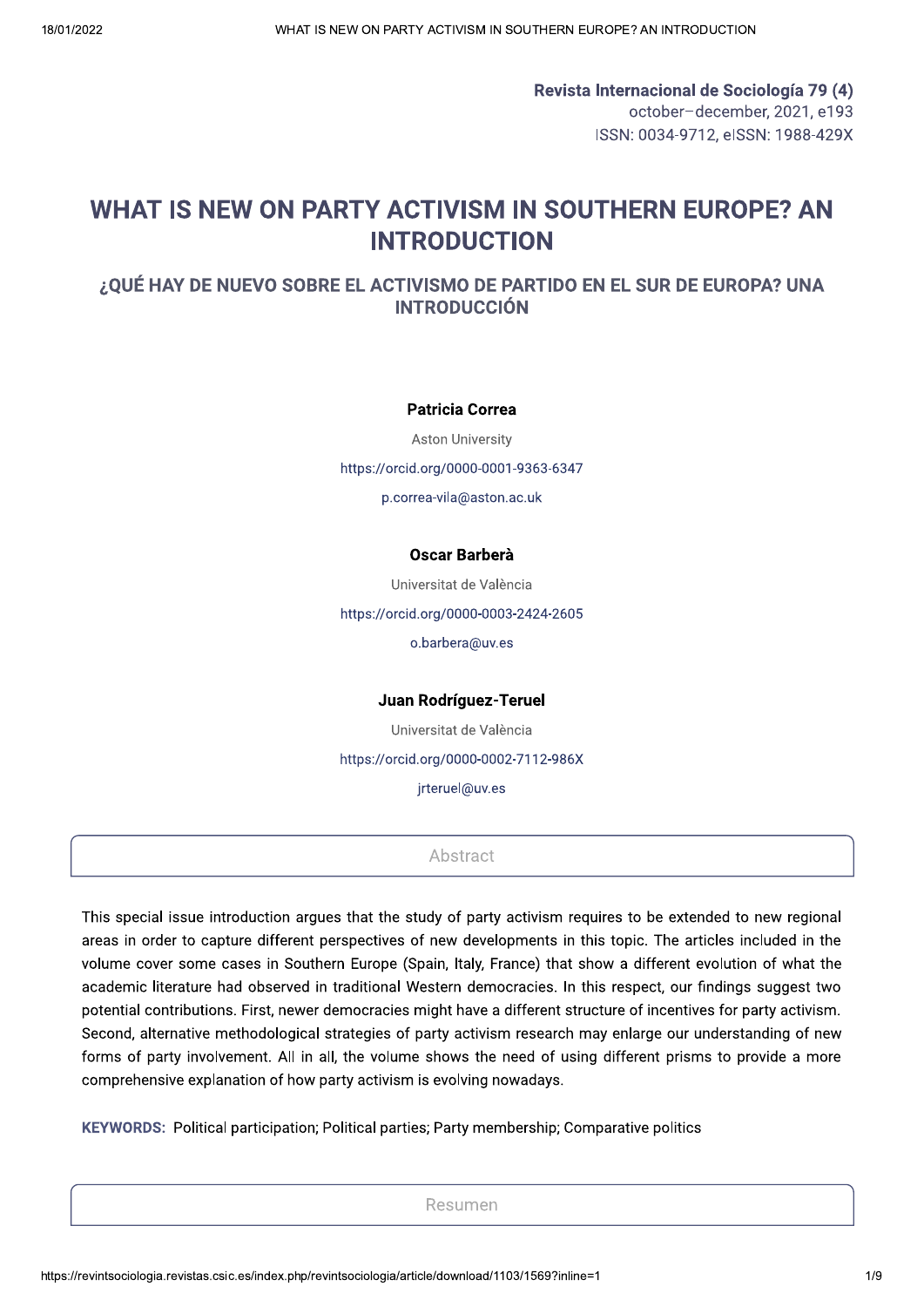La introducción a este número especial sostiene que el estudio del activismo partidario debe extenderse a nuevas áreas regionales con el fin de capturar diferentes perspectivas sobre los recientes desarrollos en este tema. Los artículos incluidos en el volumen cubren algunos casos del sur de Europa (España, Italia, Francia) que muestran una evolución diferente de lo que la literatura académica había observado previamente en las democracias occidentales tradicionales. En este sentido, nuestros hallazgos sugieren dos posibles contribuciones. Primero, las democracias más jóvenes pueden tener una estructura diferente de incentivos para el activismo partidario. En segundo lugar, las estrategias metodológicas alternativas de la investigación del activismo partidista pueden ampliar nuestra comprensión de las nuevas formas de participación partidaria. En general, el volumen muestra la necesidad de utilizar diferentes prismas para proporcionar una explicación más completa de cómo está evolucionando el activismo en los partidos actualmente.

Palabras clave: Participación política; Partidos políticos; Pertenencia a partidos; Política comparada

Cómo citar este artículo/Citation: Correa, P., O. Barberà y J. Rodríguez-Teruel. 2021. "What is new on party activism in Southern Europe? An introduction". Revista Internacional de Sociología 79(4):e193.

Copyright: ©2021 CSIC. Este es un artículo de acceso abierto distribuido bajo los términos de la licencia de uso y distribución Creative Commons Reconocimiento 4.0 Internacional (CC BY 4.0).

### CONTENT

WHY STUDYING PARTY ACTIVISTS IN SOUTHERN EUROPE **SCOPE OF THIS SPECIAL ISSUE FUTURE RESEARCH REFERENCES NOTES** 

### **WHY STUDYING PARTY ACTIVISTS IN SOUTHERN EUROPE \***

Political parties are still conceived as key actors for democracy not only for their ability to present candidates to the elections but for their role in the representation chain and their linkage function between civil society and the state (Dalton, Farrell, and McAllister 2011; Lawson 1980; Lawson and Merkl 1988). However, it is widely accepted that the links between political parties, civil society and the state have substantially changed over time, thus changing also the nature of the internal participation within parties (Katz and Mair 1995, 2009). The research strand on party activism has been developed by party politics scholars mainly interested in the drivers of active and passive party members and the main activities members perform. That said, the seminal studies pointed out a long time ago how the dynamics and rationales of party activism might differ substantially from those observed in the study of party membership. For example, declining membership figures might not necessarily lead to less party activism because parties might try to compensate one with the other (Scarrow 2000). Another example is how while the pull of party members has become more of a heterogeneous group, that has not been the case for party activists (see for instance van Haute and Gauja 2015; Heidar 2006).

Most of the comparative literature on party activism has focused on highlighting the sociological and attitudinal differences between active and passive party members. This research strand has built on previous studies on political behaviour and participation. One of the most relevant approaches in the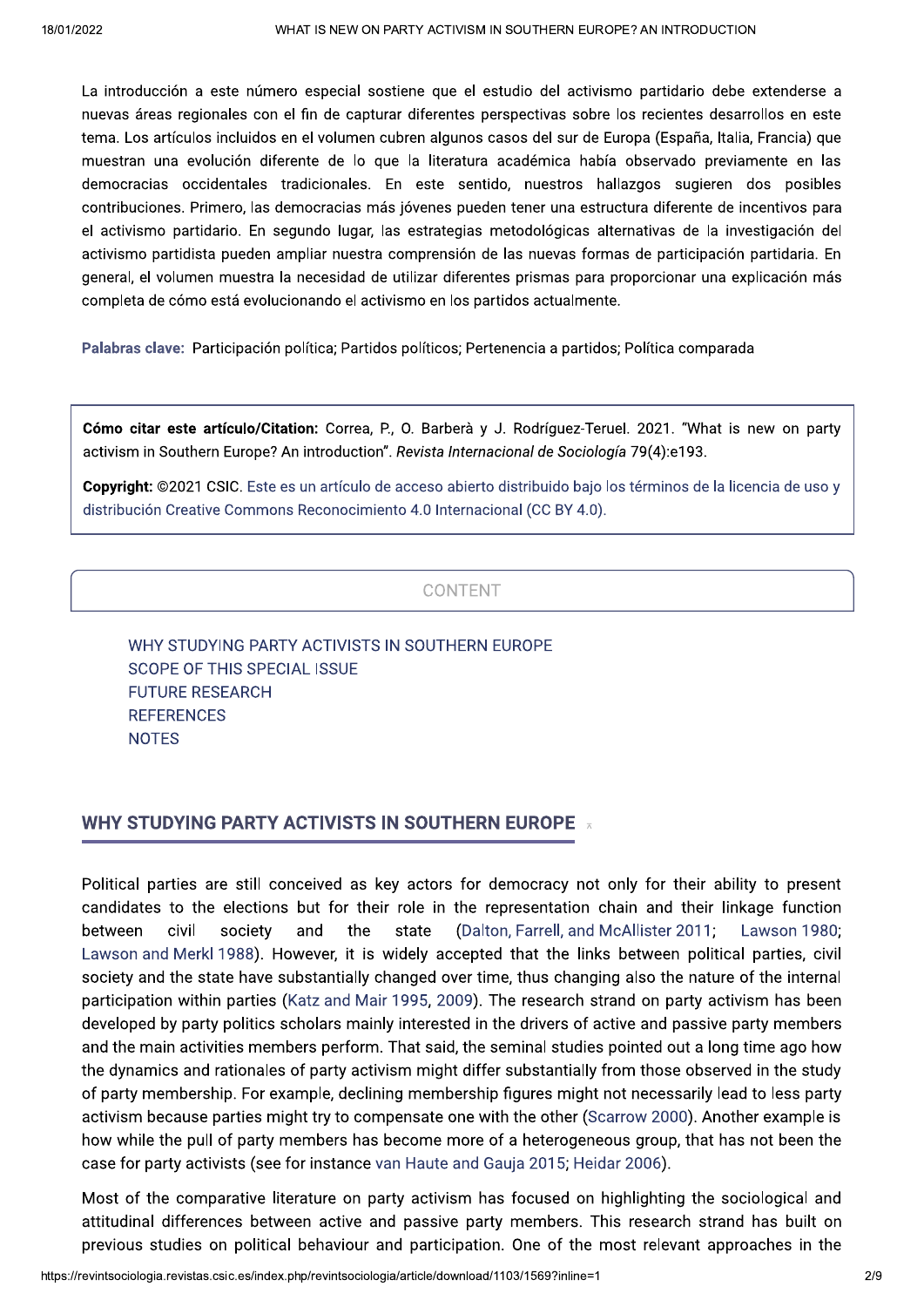#### WHAT IS NEW ON PARTY ACTIVISM IN SOUTHERN EUROPE? AN INTRODUCTION

study of party activism is the use of the General Incentives Model (GIM), developed in the early 1990s, to explain party activism. This model mixes several factors such as social norms, resources, altruism or selective incentives to understand forms of high-intensity participation in political parties (e.g. campaigning, attending meetings, becoming candidates) (Seyd and Whiteley 1992; Whiteley et al. 1994; Whiteley and Syed 2002). In this regard, the GIM model took into account explanations based on social resources (status, education, etc.), on the social-psychological literature and the rational choice explanations developed by previous literature on political behaviour (Clark and Wilson 1961; Muller 1979; Muller and Opp 1986; Verba and Nie 1972; Verba, Schlozman, and Brady 1993). The GIM model has been successfully applied to several comparative case studies, often from Anglo-Saxon and Northern European countries (Bale, Webb, and Poletti 2020: Clarke et al. 2004: Demker, Heidar, and Kosiara-Pedersen 2020; Gallagher and Marsh 2002; Seyd and Whiteley 1992; Whiteley and Seyd 1998; Whiteley and Syed 2002). While this is one of the core research strands within party politics, there are still important questions to be answered in the study of party activism. Ouestions that deserve further attention are those linked to the implications of the different patterns of party activism, the type of activities activists engage in, the presence of multi-speed memberships or the challenges this potential heterogeneity in activism might pose to political parties.

However, the study of party activism in other countries beyond traditional Western democracies -like the cases included in this volumen- may offer some distinctive advantages. While the existence of different patterns of membership across Europe has been documented. less attention has been paid to the particularities of party activism in Southern Europe. Firstly, many of these countries do not always follow the same evolution as their other Western counterparts. Mair and van Biezen's article (2001) already found that countries from Southern Europe like Spain or Greece followed an opposite pattern with increasing figures, in contrast with the general path of party membership decline Mair and van Biezen 2001, 12). More recent studies still observe this increasing trend in Southern European countries like Spain, Italy or France (Biezen and Poguntke 2014, 208). Secondly, Southern European countries have seen recently successful challenger parties making their breakthrough in national legislatures, enlarging the structure of opportunities for party activism. Podemos or 5 Stelle have been able to achieve fast affiliation by offering new forms of involvement (Barberà et al. 2021; Biancalana and Vittori 2021), while Ciudadanos or Vox have seen raising important figures of paying-fee members in a very narrow span of time. Finally, these countries have particularly been affected by the Great Recession and its social effects, which have triggered movements of social protest against governments and ruling parties.

From a research design perspective, the study of party activism using quantitative approaches has slowly evolved from the study of party elites. In this respect, the main reference for truly comparative analysis of intraparty activism in these countries still lies in the 'European Political Parties Middle-Level Elites' (EMMPLE) research project, which inspired several generations of researchers in different countries to survey party congress delegates (Niedermayer 1986; Pierre 1986; Reif, Cayrol, and Niedermayer 1980; Reif, Niedermayer, and Schmitt 1986). Despite its limitations, the EMMPLE project served as a starting point in the study of the sociology and activities of party delegates that has continued for decades ( Baras et al. 2015; Boy et al. 2003; Espírito Santo, Lisi and Ferreira 2018; Ignazi and Bordandini 2018; Sandri, Seddone, and Bulli 2015). More recently, the project 'Members and Activists of Political Parties' has contributed to the renewal of party membership and party activism research across European countries surveying party members online (Demker, Heidar, and Kosiara-Pedersen 2020; Gomez et al. 2019; Lisi and Do Espírito Santo 2017). Similar research strategies have opted to survey participants (members and followers) in party primaries instead of party members (Bernardi Sandri and Seddone 2017; Seddone and Sandri 2020). However, in contrast with the trend in other European countries, party activism has also been analysed from a more qualitative approach in Southern Europe. Concretely, in France, a relevant research avenue to understand party members activities and the nature of party activism in Southern European countries came from successive revisions of the ethnographic method and in-depth case studies (Bachelot 2012: Faucher 2021: Kriegel 1970).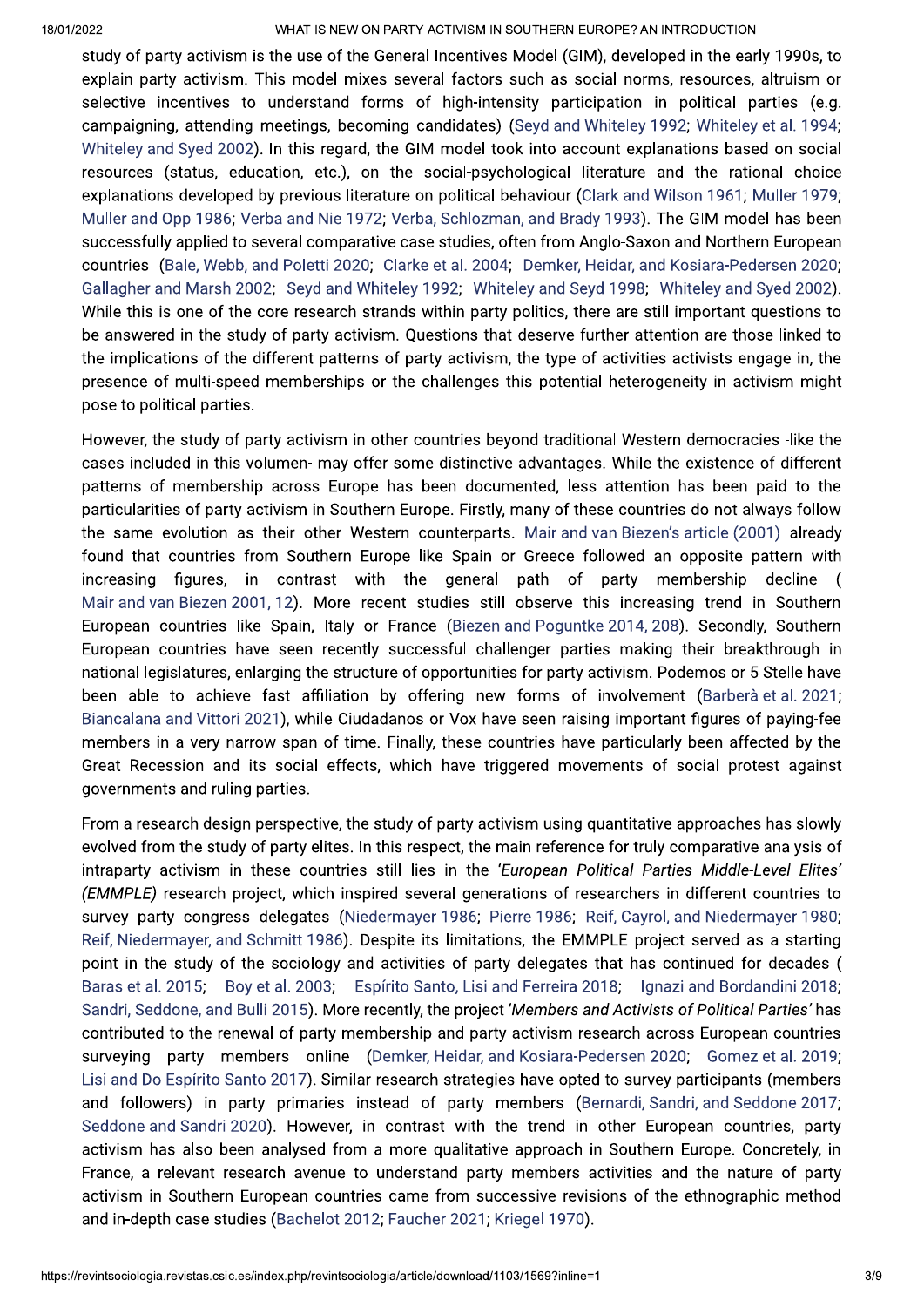#### $WHAI$  IS NEW ON PARTY ACTIVISM IN SOUTHERN EUROPE? AN INTRODUCTION

The study of party activism in Southern Europe has substantially improved over the last decades, reducing knowledge gaps with other western regions such as Northern Europe or countries such as the United Kingdom. The widespread use of new technologies such as online surveys and better training in quantitative methods has substantially contributed to doing so. There are still some remaining differences, though. First, the analysis of party activism in Southern Europe tends to be country-oriented or based on small n designs. As we previously stated, several monographs are dealing with party activism at a country or subhational level, but a general analysis at a regional scale is missing. Further  $\frac{1}{2}$  collaboration between academics from different countries is needed to have a better understanding of such phenomenon. Second, in Southern Europe, the research faces some nurdies that do not seem to be the case in other countries: access to political parties, party activists willingness to participate, funding to conduct comparative research, and so on. Third, so far the use of survey data from large comparative projects such as the world's value Survey or the European Social Survey has not been explored in detail and the participation of these countries in these comparative projects has not been consistent. While this  $\,$ kind of research is emerging as a plausible strategy to avoid the comparison difficulties of the country  $\overline{\text{rocused}}$  analysis, it is not very predominant yet (Ponce and Scarrow 2014; whiteley 2011).

# SCOPE OF THIS SPECIAL ISSUE  $\bar{x}$

Aiming to fill this gap, the studies included in this volume analyse different aspects of internal participation using different approacnes and methods. The article by Antonella Seddone, Fulvio Venturino and Giulia Sandri compares the patterns of participation of two different sets of party members (enrolled) members and sympathisers) in the leadership primaries held in the Italian *Partito Democratico* between  $2009$  and  $2019$ . Besides, Patricia Correa, Juan Rodriguez-Teruel and Oscar Barbera focus on Spanish party conventions' delegates to cluster different sets of activists, according to the nature of the activities developed within their organizations. Adopting a more qualitative approach, Carole Bachelot's analysis provides a critical review of the French ethnographic literature on internal party activism. Additionally, Javier Alarcon and Jose Real-Dato cnange their focus to the activists in youth political sections in Spain,  $\,$ looking for the peculiarities of young party activists. Finally, Rodriguez-Teruel, Correa and Barbera conduct a comparative analysis of party activism across European countries to test the impact of the Great Recession on party involvement.

As these contributions show, there is not one single way to study party activism. Indeed, multiple methodological strategies can be adopted. Most of the research on party activism tends to implement  $\bm{\mathsf{quant}}$  approacnes (van Haute and Gauja 2015; Ponce and Scarrow 2014; whiteley and Syed 2002), bullaing on survey data either from party surveys or from general population surveys, as the contributions  $\,$ on Spain and Italy in this volume show. Nonetheless, French scholars have tended to adopt often a  ${\tt qualitative}$  approacn based on case studies and the use of ethnographic research. The use of  ${\tt qualntitative}$ approacnes neips us to provide a general understanding of the trends of activism and the core explanatory factors, building on individual and aggregated data. Alternatively, as Bachelot reflects in her article, etnnograpnic studies allow us to account for quality or informal aspects of activism such as the  $\,$ socialization effects or their informal practices. This provides a better understanding of the general organizational cultures of parties and their activism cultures in particular.

periods than those living in countries that did not have to recur to a bailout. Beyond the country in which<br>you live, individual factors such as sociodemographic factors are still relevant to predict party activism.<br>Noneth  $\epsilon$  beyond the methodological approach, the studies in this special issue can be grouped by the following general themes: who is active and what type of activists are they, why they are active and what are the  $\,$  $m$ ain differences in activism across different individuals, parties or countries. Starting with identifying those individuals active in the party, the comparative study by Rodriguez-Teruel et al. shows how individuals living in a country most affected by the Great Recession have been more active in particular periods than those living in countries that did not have to recur to a ballout. Beyond the country in which i you live, individual factors such as sociodemographic factors are still relevant to predict party activism. Nonetheless, their relevance differs depending on the type of activities or the intensity of activism. As  $s$ uch, Alarcon and Real-Dato show males, members over T8 and members involved in other associations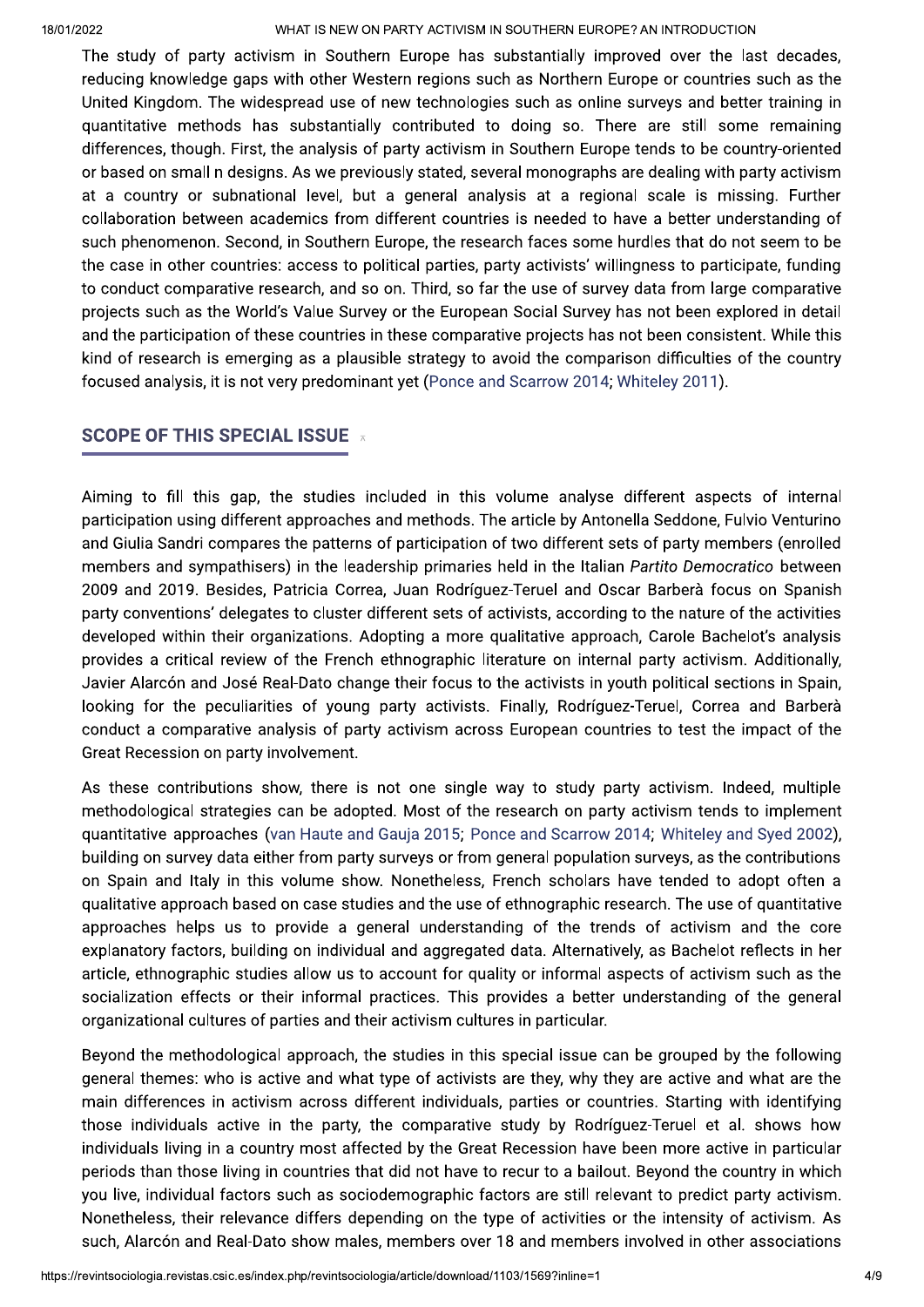#### $WHAI$  IS NEW ON PARTY ACTIVISM IN SOUTHERN EUROPE? AN INTRODUCTION

are more involved in any type of party activism. In contrast, their results indicate those with higher education are more involved in more demanding activities, while this matters less to explain involvement in less demanding activities such as monetary contributions to the party, also hamed  $\epsilon$ conomic activism . Correa et al. snow the existence of four different types of party activists in Spanish parties. These four types vary not only in the general intensity of their activism but also in the type of activities they are invoived in. The authors show how some sociodemographic factors matter to assess who is active and what type of activist they are. Their results indicate women are more likely to be a mass party, a  $\,$  committed or a canvasser activist in comparison to being a cheering activist and members with higher  $\,$ levels of equcation are less likely to be activists from the most demanding types: the mass or the  $\,$ committed activists. Interestingly, while individual resources seem to matter to predict young party member activism aligning with previous literature, the results are more inconclusive when trying to understand different patterns of activism within political parties. An important takeaway point from the two contributions on  $\operatorname{span}$  is the need to undertake more nuanced research on party activism. Beyond  $\,$  the general aggregate level of involvement, studies need to consider the type of activities members engage in and the potential existence of different profiles of activists in line with the results of previous  $\overline{\text{NOT}}$  worth  $\overline{\text{D}}$  and  $\overline{\text{ND}}$  and  $\overline{\text{ND}}$  and  $\overline{\text{ND}}$   $\overline{\text{ND}}$  and  $\overline{\text{ND}}$  and  $\overline{\text{ND}}$  and  $\overline{\text{ND}}$  and  $\overline{\text{ND}}$ when comparing members and non-members, Seddone et al. Illustrate now party members and  $s$ ympatnizers follow a similar trend regarding participation in party primaries, although their voting choices differ in some contexts.

Moving on to the other explanatory factors of activism, the contributions to this special issue have shown now contextual factors such as the access to a ballout during the Great Recession, the levels of government effectiveness or the levels of regulatory quality matter to understand a general country level of activism. Studies at the party level indicate now the particular organizational culture and the type of interactions among party members are important to understand different logics and dynamics of activism as Bachelot reflects on. For instance, the article suggests ethnographic studies can help understand better the personal relations among members and now they might influence the way members engage in the party. The two contributions on Spain, one analysing young party organizations and the other on general party organizations snow a relationship between demographic and  ${\sf socioeconomic}$  factors and party activism in line with studies on political participation ( verba, Schlozman, and Brady 1995). Additionally, both articles support previous research highlighting individual incentives are important to understand not only the likelinood of being active but also the type  $\,$ of activism (Clark and Wilson 1961; Whiteley et al. 1994). Interestingly, Alarcon and Real-Dato snow that outcome incentives are important to explain party activism while process incentives reduce the likelinood of engaging in economic activism. Similarly, Correa et al. results also indicate material and solidary incentives are important for party activism. This is the case, especially, to explain activism requiring a more demanding involvement and commitment from members. While the Italian article is based on aggregated data and follows a more exploratory approacn, their results suggest that different types of attachment to the party matter to understand the levels of competitiveness in party leadership selection. Overall, insignts from Spain and Italy nighlight the relevance of accounting for the heterogeneity within party activism when researching political parties nowadays.

Spain showed how not only the relevance but also the direction of the effect of some common indicators<br>explaining party activism varies when we adopt more nuanced definitions of activism. Finally, each article<br>has focused while we find many commonalities among the articles included in this special issue focusing on Southern  $\,$  $\epsilon$ uropean countries, some discrepancies across countries and different levels of party affiliation emerge that are worth mentioning. First, the comparative article shows how Spain and Portugal follow a similar  $\,$  $\,$  trend in the evolution of activism, but this is not the case for other European countries. For instance, in Greece, all types of party affiliation (grassroots, militants or supporters) have decreased in numbers. In France, the grassroots nave increased while in Portugal and Spain are militants and supporters the ones  $\tt{in}$  have increased. Second, the comparison between young members and different types of activists in  ${\tt Spain}$  snowed now not only the relevance but also the direction of the effect of some common indicators explaining party activism varies when we adopt more nuanced definitions of activism. Finally, each article nas focused on different explanatory variables, combining individual-level, party-level and country-level  ${\sf ractors}$ , and  ${\sf nignigning}$ , in  ${\sf turn}$ , the complexity of the phenomenon we are analysing. This suggests the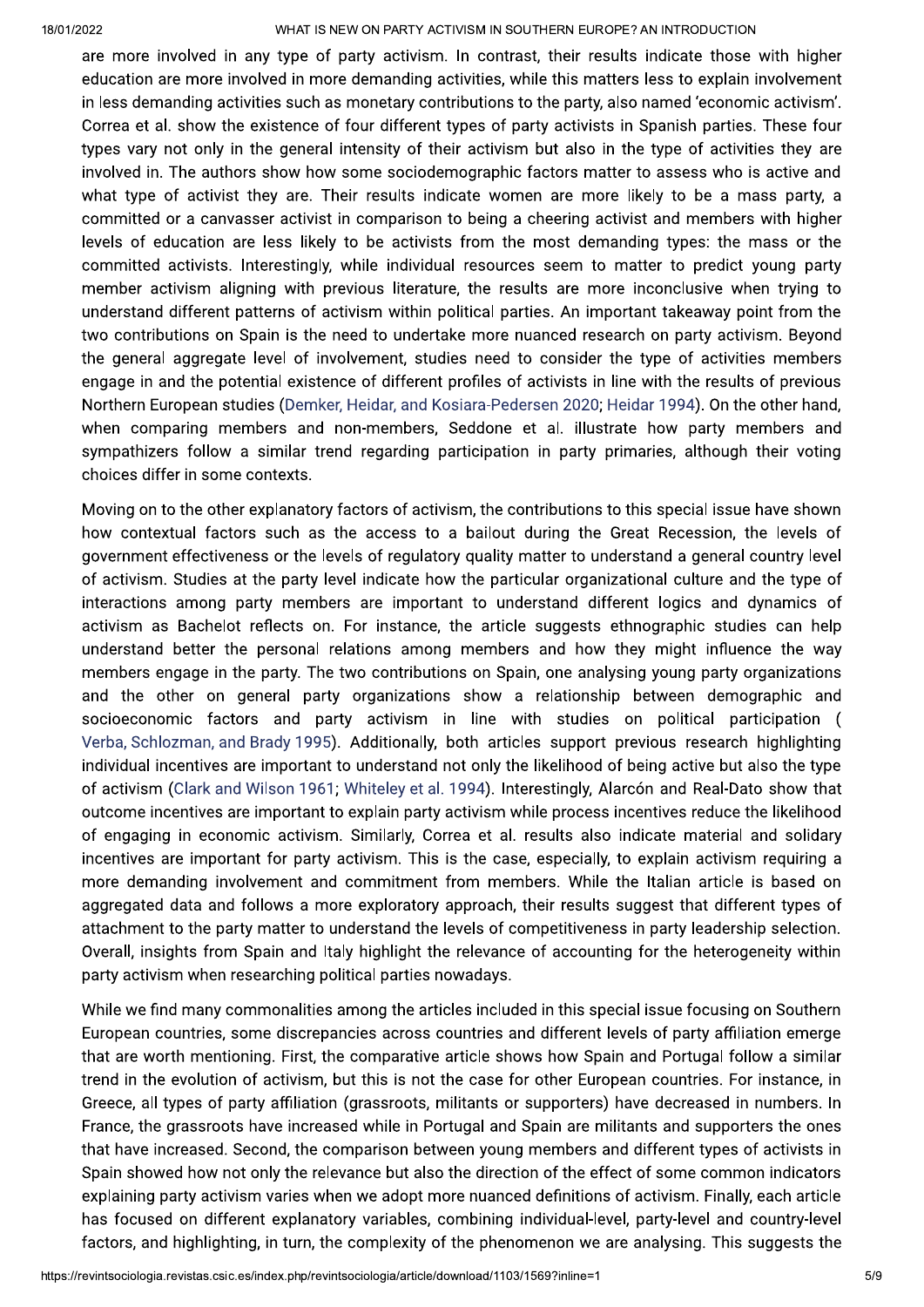need of using different prisms to provide a more comprehensive explanation of party activism in Southern Europe and beyond.

# **FUTURE RESEARCH**

While these articles help to fill some gaps in the comparative literature on party activism, they also point out some weaknesses in our current knowledge about the topic. In this respect, there are some challenges to address in future research. First, we need to strengthen our empirical understanding of party activism with a separated perspective from general party membership. In the context of the raising multi-speed party membership, party activists are not just those members with high-intensity participation, but a distinctive strand of party affiliation, where formal enrolment might become less important than in the past. Secondly, as party membership and party activism figures seem to remain more stable than in the past, we should pay attention to more dynamic explanations that may account for ups and downs in the short term. Hence, electoral success and failure, the development of intra-party democracy tools, and the contextual political and social evolution may be as important as structural features of party models to understand how the function of linkage is fulfilled over time. Finally, these avenues also need a stronger combination of quantitative and qualitative approaches in the research on party activism, which may help to bring agency decisions into the equation. Overall, the studies included in this volume suggest that party activism is far from a declining reality. As previous recent studies have also suggested, political parties are facing new opportunities to respond to new social demands of representation, and new modes of party activism are pushing in that direction.

# **REFERENCES**

Bachelot, C. 2012. "Un Gouvernement Des Pairs ? De La Collégialité Au Sommet Des Partis: Le Cas Du Socialiste." 383-407. Parti Revue française de science politique  $62(3)$ : https://doi.org/10.3917/rfsp.623.0383

Bale, T., P. Webb, and M. Poletti, 2020. Footsoldiers, Political Party Membership in the 21st Century. Abingdon: Routledge.

Baras, M., O. Barberà, A. Barrio., P. Correa, P. and J. Rodríguez-Teruel. 2015. "Party Membership and Congress Delegates in Spain." In Party Members and Activists, eds. Emilie van Haute and Anika Gauja. London: Routledge, 17-33.

Barberà, O., G. Sandri, P. Correa, and J. Rodríguez-Teruel, eds. 2021. Digital Parties, The Challenges of Online Organisation and Participation. Cham: Springer.

Bernardi, L., G. Sandri, and A. Seddone. 2017. "Challenges of Political Participation and Intra-Party Democracy: Bittersweet Symphony from Party Membership and Primary Elections in Italy." Acta Politica 52(2): 218-40. https://doi.org/10.1057/ap.2016.4

Biancalana, C., and D. Vittori. 2021. "Cyber-Parties' Membership Between Empowerment and Pseudo-Participation: The Cases of Podemos and the Five Star Movement." In Digital Parties. The Challenges of Online Organisation and Participation, eds. Oscar Barberà, Giulia Sandri, Patricia Correa, and Juan Rodríguez-Teruel. Cham: Springer, 109-26.

van Biezen, I., and T. Poguntke. 2014. "The Decline of Membership-Based Politics." Party Politics 20(2): 205-16. https://doi.org/10.1177/1354068813519969

Boy, D., F. Platone, H. Rey, F. Subileau, and C. Ysmal. 2003. C'était la gauche plurielle. Paris: Presses de Sciences Po.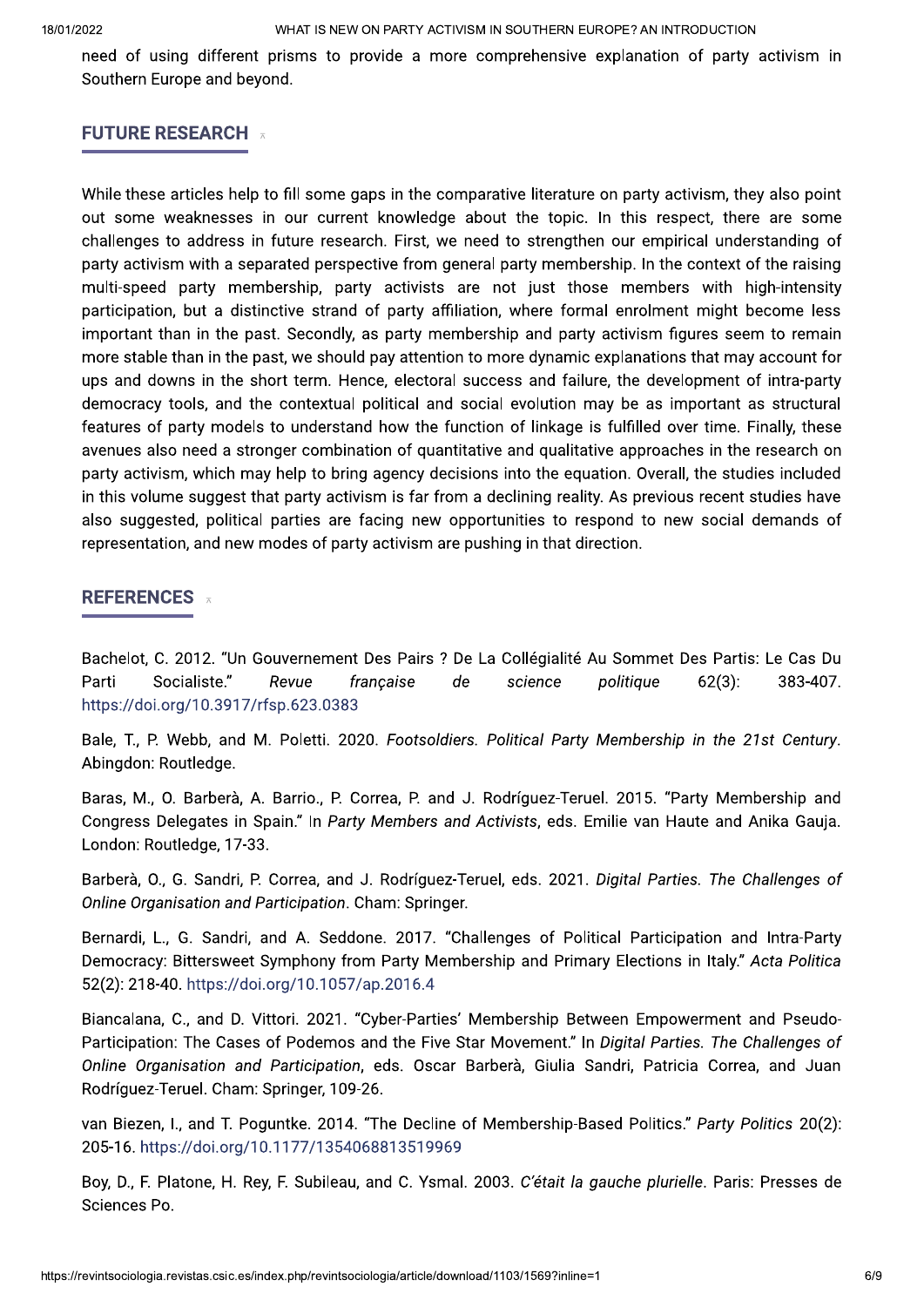Clark, P. B., and J. Q. Wilson. 1961. "Incentive Systems: A Theory of Organizations." Administrative Science Ouarterly 6(2): 129-66. https://doi.org/10.2307/2390752

Clarke, H.D., D. Sanders, M. Stewart, and P.F. Whiteley. 2004. Political Choice in Britain. Oxford: Oxford **University Press.** 

Dalton, R.J., D.M. Farrell, and I. McAllister. 2011. Political Parties and Democratic Linkage. How Parties Organize Democracy. Oxford: Oxford University Press.

Demker, M., K. Heidar, and K. Kosiara-Pedersen. 2020. Nordic Party Members: Linkages in Troubled Times. London and New York: Rowman & Littlefield Publishers / ECPR Press.

Espírito Santo, P., M. Lisi, and B. Ferreiro Costa. 2018. Party membership and activism in a new democracy: Evidence from the portuguese case. Dados. Revista de Ciências Sociais, 61(4), 467-497. https://doi.org/10.1590/001152582018165

Faucher, F. 2021. "An Anthropology of Contemporary Political Parties: Reflexions on Methods and Theory." Ephemera: Theory and Politics in Organization 21(2), 53-75.

Gallagher, M, and M. Marsh. 2002. Days of Blue Loyalty: The Politics of Membership of the Fine Gael Party. Dublin: PSAI Press.

Gomez, R., L. Ramiro, L. Morales, and J. Aja. 2019. "Joining the Party: Incentives and Motivations of Members and Registered Sympathizers in Contemporary Multi-Speed Membership Parties." Party Politics, 27(4), 779-790. https://doi.org/10.1177/1354068819891047

van Haute, E. and A. Gauja. 2015. Party Members and Activists. London and New York: Routledge.

Heidar, K. 1994. "The Polymorphic Nature of Party Membership." European Journal of Political Research 25(1): 61-86. https://doi.org/10.1111/j.1475-6765.1994.tb01201.x

. 2006. "Party Membership and Participation." In Handbook of Party Politics, eds. Richard S. Katz and William J. Crotty. London: Sage Publications, 301-15.

Ignazi, P., and P. Bordandini. 2018. I Muscoli Del Partito : Il Ruolo Dei Quadri Intermedi Nella Politica Atrofizzata. Bologna: Il Mulino.

Katz, R.S., and P. Mair. 1995. "Changing Models of Party Organization and Party Democracy: The Emergence of the Cartel Party." Party Politics 1(1): 5-28. https://doi.org/10.1177/1354068895001001001

2009. "The Cartel Party Thesis: A Restatement." Perspectives on Politics 7(04): 753-766. https://doi.org/10.1017/S1537592709991782

Kriegel, A. 1970. Les Communistes Français. Essai d'ethnographie Politique. 2nd ed. Paris: Seuil.

Lawson, K. ed. 1980. Political Parties and Linkage. A Comparative Perspective. New Haven & London: Yale **University Press.** 

Lawson, K., and P.H. Merkl. 1988. When Parties Fail. Emerging Alternative Organizations. Princeton, New Jersey: Princeton University Press.

Lisi, M. and P. Do Espírito Santo. 2017. Militantes e Ativismo Nos Partidos Políticos Portugal Em Perspetiva Comparada. Lisboa: Imprensa de Ciências Sociais.

Mair, P., and I. van Biezen. 2001. "Party Membership in Twenty European Democracies, 1980-2000." Party Politics 7(1): 5-21. https://doi.org/10.1177/1354068801007001001

Muller, E.N. 1979. Aggressive Political Participation. Princeton, New Jersey: Princeton University Press.

Muller, E.N. and K.D. Opp. 1986. "Rational Choice and Rebellious Collective Action." American Political Science Review 80(02): 471-87. https://doi.org/10.2307/1958269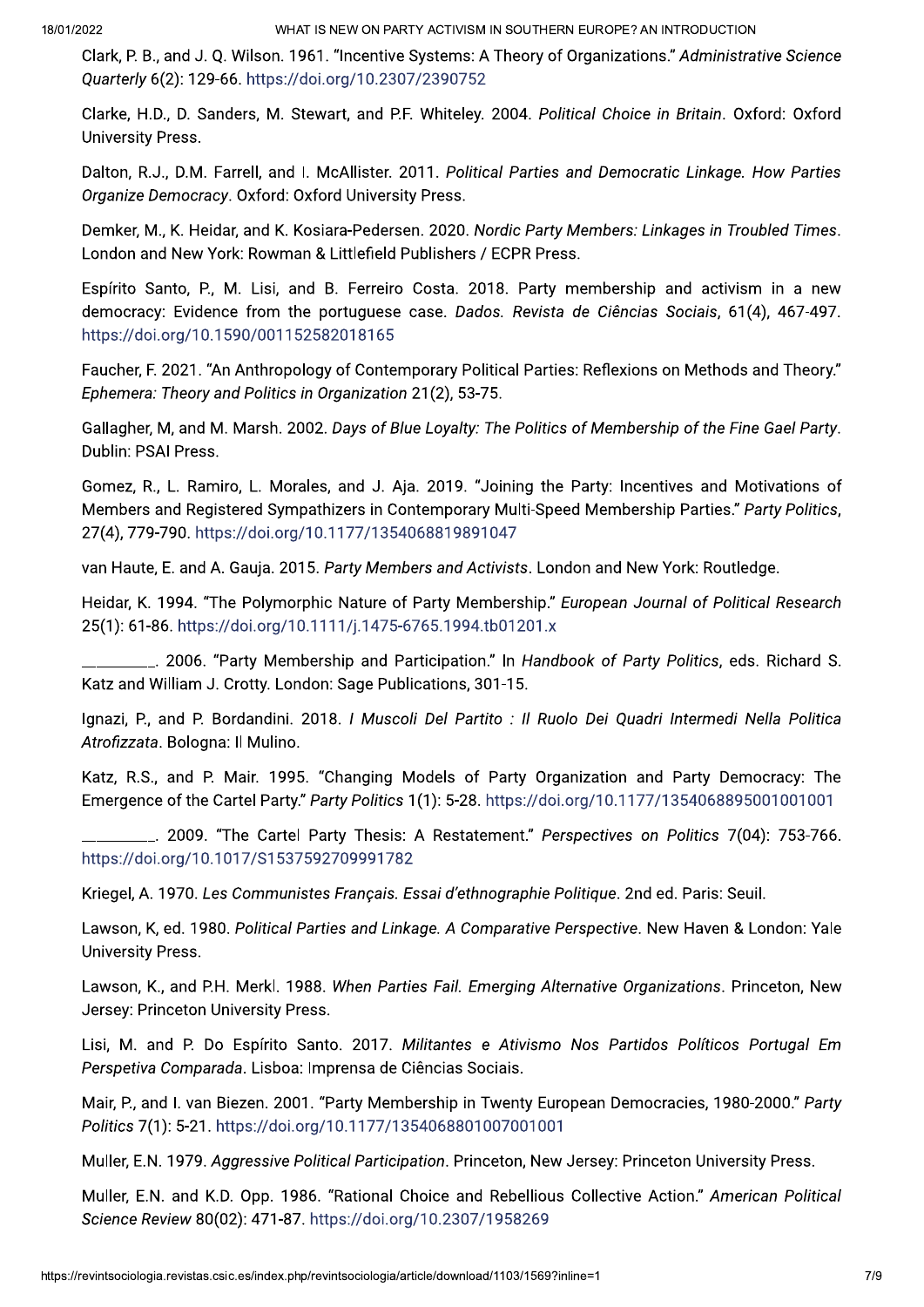WHAT IS NEW ON PARTY ACTIVISM IN SOUTHERN EUROPE? AN INTRODUCTION

Niedermayer, O. 1986. "Methodological and Practical Problems of Comparative Party Elite Research: The **EPPMLE** Proiect." European Political  $14(1-2)$ : 253-259. Journal of Research https://doi.org/10.1111/j.1475-6765.1986.tb00833.x

Pierre, J. 1986. "Attitudes and Behaviour of Party Activists." European Journal of Political Research 14(4): 465-79. https://doi.org/10.1111/j.1475-6765.1986.tb00845.x

Ponce, A.F., and S.E. Scarrow. 2014. "Which Members? Using Cross-National Surveys to Study Party Membership." Party Politics 22(6): 679-90. https://doi.org/10.1177/1354068814550435

Reif, K., R. Cayrol, and O. Niedermayer. 1980. "National Political Parties' Middle Level Elites and European Integration." European Journal of Political Research 8(1): 91-112. https://doi.org/10.1111/j.1475-6765.1980.tb00740.x

Reif, K., O. Niedermayer, and H. Schmitt. 1986. "Quantitative=survey=attitudes=issue Stands=ideology?" Political  $14(4)$ : 685-90. https://doi.org/10.1111/j.1475-European Journal of Research 6765.1986.tb00858.x

Sandri, G., A. Seddone, and G. Bulli. 2015. "Party Membership in Italy." In Party Members and Activists, eds. Emilie van Haute and Anika Gauja. London & New York: Routledge, 117-33.

Scarrow, S.E. 2000. "Parties without Members? Party Organization in a Changing Electoral Environement." In Parties without Partisans: Political Change in Advanced Industrial Democracies, eds. Russell J. Dalton and Martin P. Wattenberg. Oxford: Oxford University Press, 79-101.

Seddone, A., and G. Sandri. 2020. "Primary Elections and Party Grassroots: Participation, Innovation and Resistance." European Political Science 20, 483-501 https://doi.org/10.1057/s41304-020-00268-9

Seyd, P., and P.F. Whiteley. 1992. Labour's Grass Roots: The Politics of Party Membership. Oxford: Clarendon Press.

Verba, S., and N.H. Nie, 1972. Participation in America : Political Democracy and Social Equality. Chicago: University of Chicago Press.

Verba, S., K. Lehman Schlozman, and H.E. Brady. 1995. Voice and Equality: Civic Voluntarism in American Politics. Cambridge, Mass.: Harvard University Press.

Verba, S., K.L. Schlozman, and H.E. Brady. 1993. "Race, Ethnicity and Political Resources: Participation in the United States." **British** Journal  $\sigma$ f Political Science  $23(4)$ : 453. https://doi.org/10.1017/S0007123400006694

Whiteley, P.F. 2011. 'Is the Party over? The Decline of Party Activism and Membership across the Democratic World', Party Politics 17(1):21-44, https://doi.org/10.1177/1354068810365505

Whiteley, P.F., and P. Sevd. 1998. "The Dynamics of Party Activism in Britain: A Spiral of Demobilizaton." British Journal of Political Science 28: 113-37. https://doi.org/10.1017/S000712349800012X

Whiteley, P.F., and P. Syed. 2002. High-Intensity Participation: The Dynamics of Party Activism in Britain. Ann Arbor, MI: The University of Michigan Press.

Whiteley, P.F., P. Seyd, J. Richardson, and P. Bissell. 1994. "Explaining Party Activism: The Case of the Conservative Party." **British** Journal Political Science  $24(1):$ 79-94. **British** <sub>of</sub> https://doi.org/10.1017/S0007123400006797

#### **NOTES**  $\overline{a}$

Funding: This Special Issue is the output of Projects AORG 2019-17 and AICO 2020-201 funded by the Valencian Government